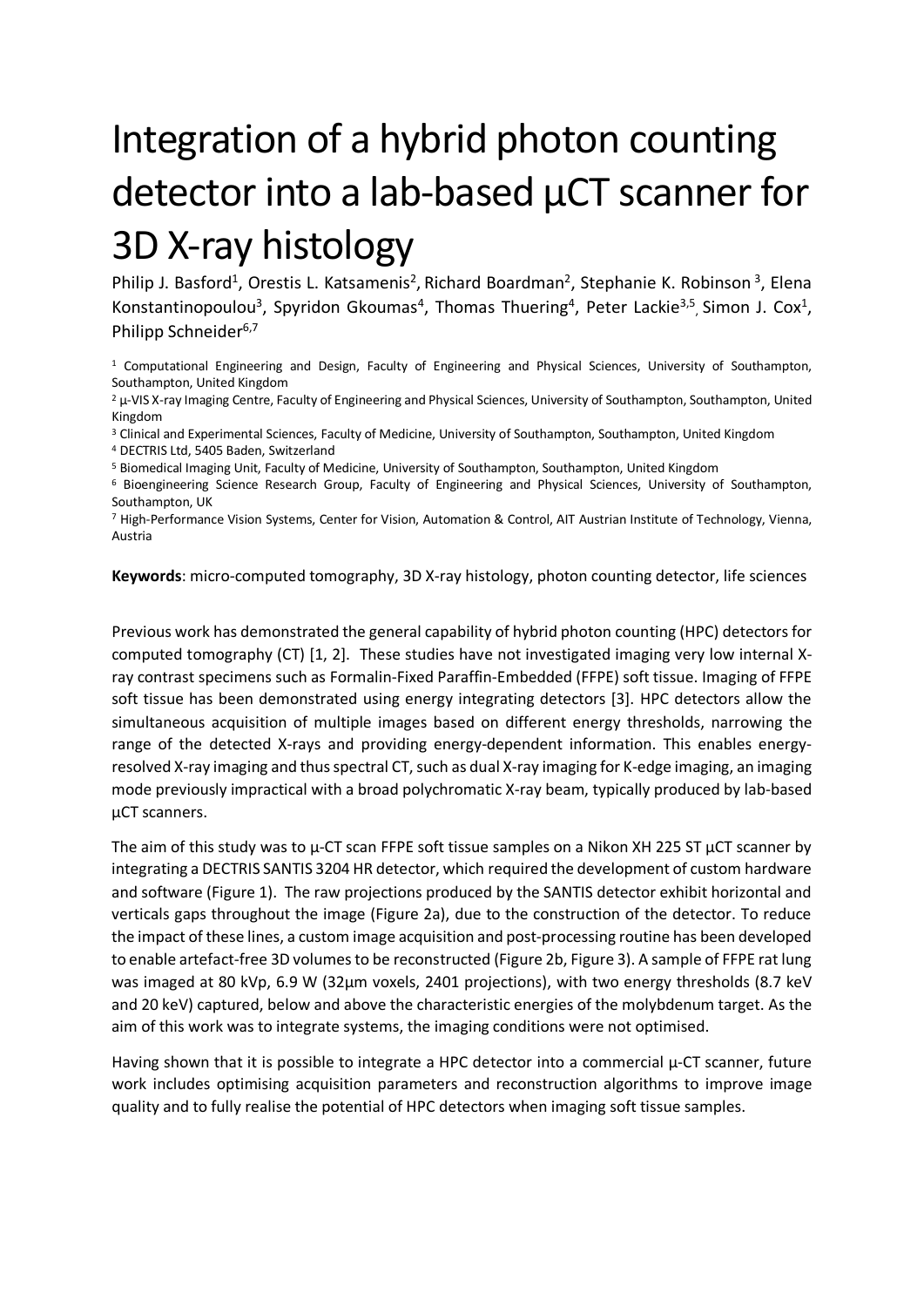

<span id="page-1-0"></span>**Figure** 1: DECTRIS SANTIS 3204 HR mounted in a Nikon XH225 ST µCT scanner, using a multi-axis adjustable mount developed in-house.



<span id="page-1-1"></span>**Figure** 2**:** Example raw and processed radiographs acquired using the DECTRIS HPC detector, showing the plastic cassette holding the FFPE sample in the centre of the image. (A) Raw detector image showing the gaps caused by the construction of the detector. (B) Processed radiograph showing the result of the applied bad pixel and gap-filling corrections.



<span id="page-1-2"></span>*Figure 3 Example reconstructed data from the DECTRIS detector A) 3D rendering showing the tissue on the cassette with wax thresholded out. B) Single-slice normal to the histologically relevant plane. C) Resliced data showing the histologically relevant plane (parallel to the cassette). Image-quality and acquisition protocol optimisation are currently ongoing*